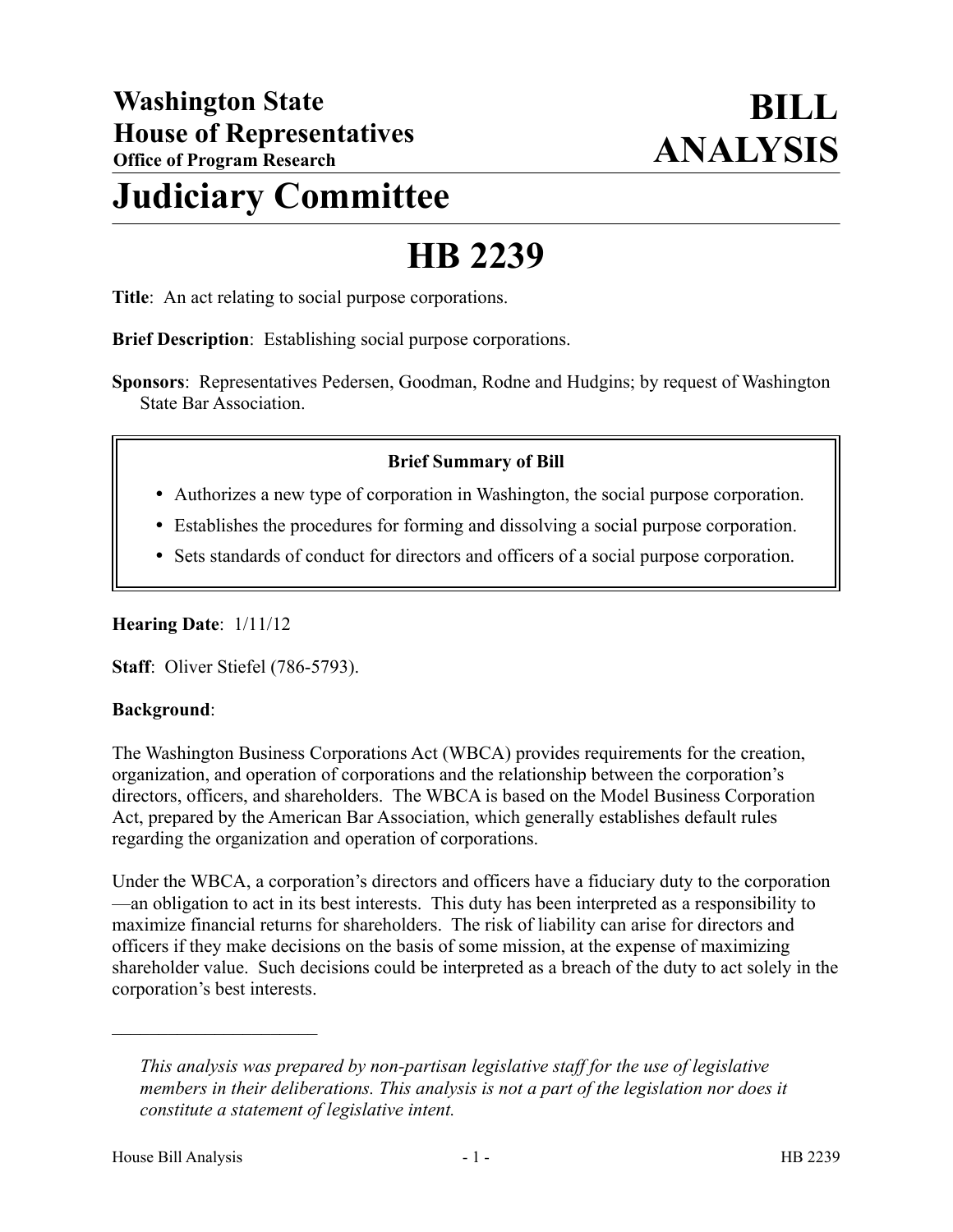There is an emerging corporate model designed to permit a company to pursue a social mission in addition to maximizing shareholder value. The "benefit corporation" model has three main elements: (1) the corporation must establish a general public benefit, aimed at yielding material positive societal impacts; (2) corporate directors must consider the corporation's public benefit when making decisions; and (3) each year, the corporation must report on its social and environmental performance, as assessed by a third party standard.

Several states, including New Jersey, Vermont, Maryland, Virginia, California, and Hawaii, have adopted benefit corporation legislation. A number of other states are pursuing similar legislation that allows companies to combine the goals of pursuing a social or environmental purpose and returns for shareholders.

## **Summary of Bill**:

A new type of corporate business model is established under the WBCA, the "social purpose corporation." A social purpose corporation, while subject to all provisions applicable to other corporations, must be organized to promote a general social purpose, that is, it must be organized in a manner intended to affect positively certain constituencies. These constituencies must include one or more of: (1) the corporation's employees, suppliers, or customers; (2) the local, state, national, or world community; or (3) the environment. In addition, a social purpose corporation may set forth specific social purposes for which the corporation is organized.

#### *Formation/Dissolution.*

Any person or persons may form a social purpose corporation by delivering articles of incorporation that not only conform to existing requirements for all corporations, but also identify clearly the corporation's intent to become a social purpose corporation. This is achieved by including the words "social purpose corporation" or the abbreviation "SPC" in the corporation's name and providing a statement that the corporation is organized as a social purpose corporation. The articles of incorporation must also set forth the general social purpose for which the corporation is organized. If the social purpose corporation has designated specific social purposes, the articles of incorporation must include these as well.

In addition to the required provisions, a social purpose corporation's articles of incorporation may also set forth certain performance requirements for directors and officers. These include the requirement to consider the impacts of any corporate action on the corporation's social purposes, and the requirement to furnish shareholders an assessment of the overall performance of the corporation with respect to its social purpose, prepared in accordance with a third-party standard.

Other provisions relating to voting conditions, approval requirements, and limiting the duration of the corporation's existence to a specified date may also be added to the articles of incorporation.

An existing corporation may elect to become a social purpose corporation, subject to a two-thirds majority vote of eligible shareholders and any other voting conditions established by the board of directors. To elect to become a social purpose corporation, an electing corporation must amend its articles of incorporation according to the standard for forming a social purpose corporation.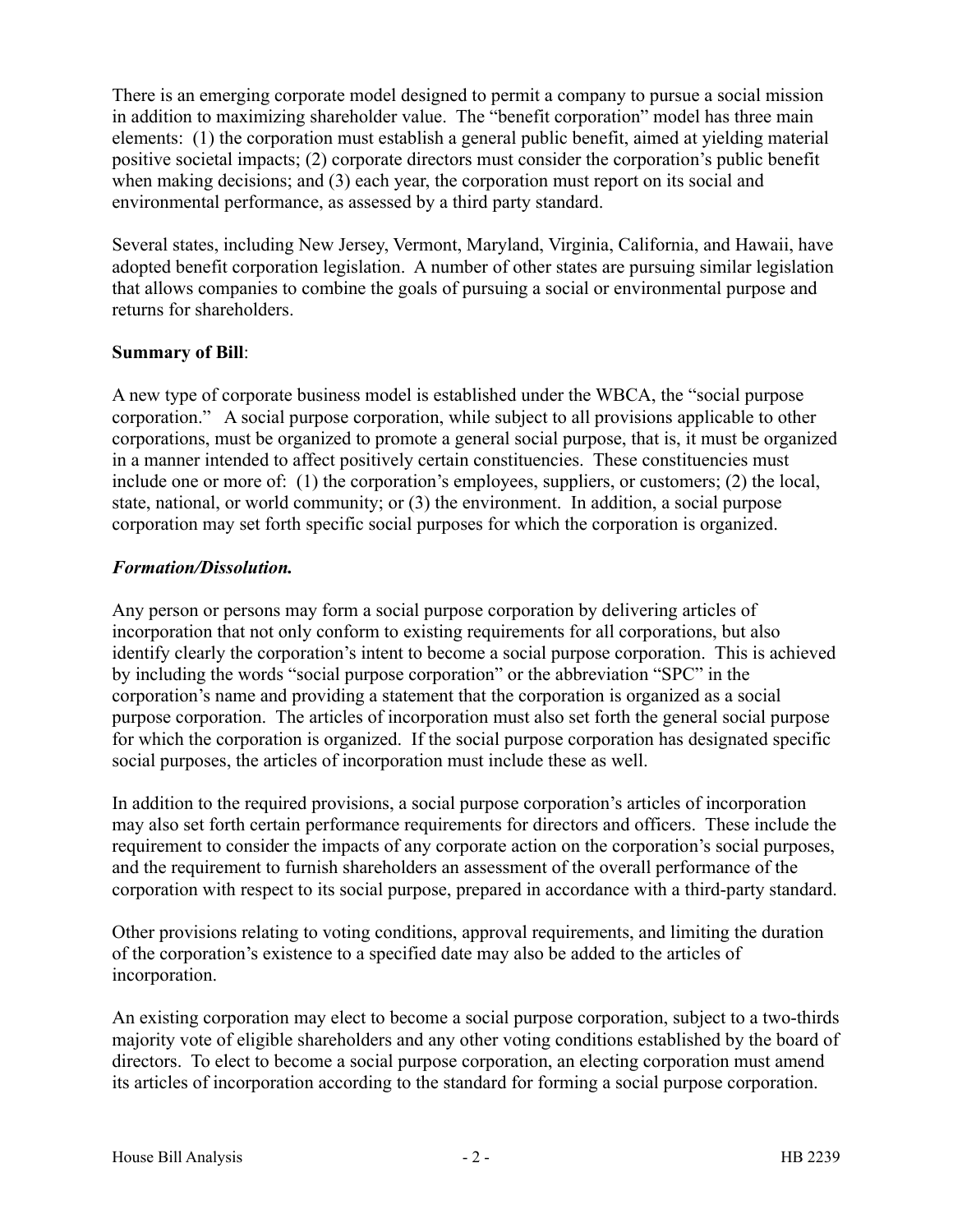The election to become a social purpose corporation does not affect any obligations or liabilities incurred by the electing corporation.

A social purpose corporation may elect to cease to be a social purpose corporation, subject to at least a two-thirds majority shareholder vote and any other voting conditions established by the board of directors. The corporation will thereafter continue to exist as a traditional corporation. The election to cease to be a social purpose corporation does not affect any obligations or liabilities incurred by the social purpose corporation prior to its election to cease to become a social purpose corporation.

## *Responsibilities / Standards of Conduct.*

Directors and officers of social purpose corporations must discharge their duties in good faith, with the care an ordinarily prudent person in a like position would exercise under similar circumstances, and in a manner they believe to be in the best interests of the corporation.

In discharging their duties, directors and officers may consider the social purposes of the corporation. Any action or inaction carried out as a result of such consideration will be deemed to be in the best interests of the corporation. No liability will attach to a director or officer who acted in the best interests of the corporation, and directors and officers are not responsible to any party other than the corporation and its shareholders.

# *Reporting Requirements.*

Not later than four months after the close of the corporation's fiscal year, the board of directors of a social purpose corporation shall produce a social purpose report, to be furnished to the corporation's shareholders and made publically available on the corporation's website, free of charge. The social purpose report shall include a narrative description of the efforts of the corporation intended to promote the social purposes of the corporation. The narrative discussion may also include additional information concerning the corporation's social purpose objectives and specific actions taken or to be taken in regard to achievement of the corporation's social purposes.

Failure to produce a report does not affect the validity of any corporate action. If a social purpose report has not been furnished to shareholders for at least two consecutive fiscal years, the superior court in which the social purpose corporation's registered office is located may order a social purpose report to be furnished to shareholders, after notice is given to the corporation.

# *Materially Altering/Eliminating Designated Social Purposes.*

Proposed amendments to a social purpose corporation's articles of incorporation that would materially change one or more of the corporation's social purposes must be approved by at least a two-thirds majority of eligible shareholders.

Similarly, a plan of merger or share exchange whereby a social purpose corporation would not be the surviving corporation, or a sale of a social purpose corporation's assets, must be approved by at least a two-thirds majority. This requirement is mandatory unless the surviving corporation of